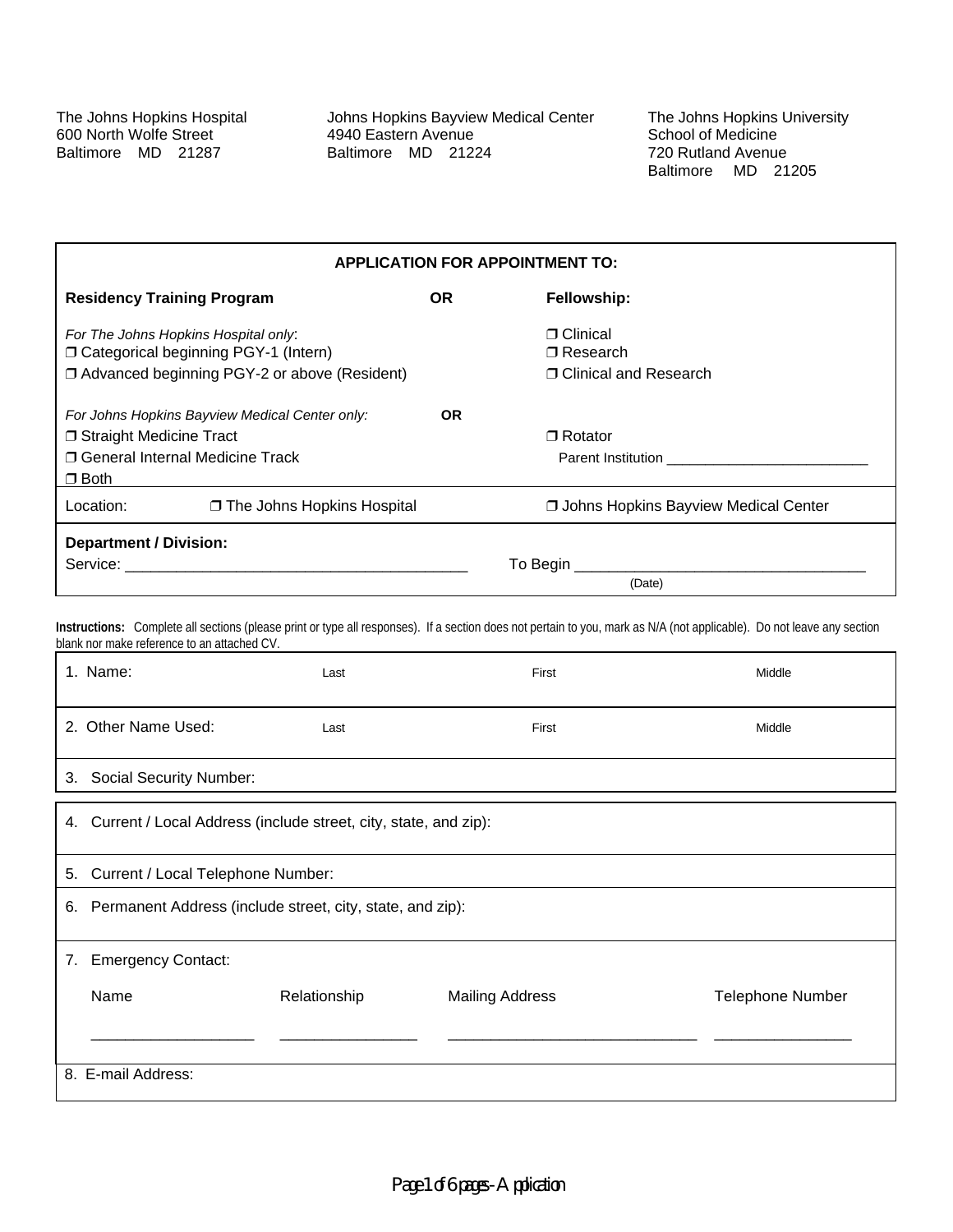Applicant=s Name [printed]

| $\Delta$ pplicaties ivalify $\Delta$ initial $\Delta$                                                                   |  |  |  |  |
|-------------------------------------------------------------------------------------------------------------------------|--|--|--|--|
| $\square$ No<br>Are you a citizen of the United States: $\Box$ Yes<br>9. Citizenship:<br>If no, complete the following: |  |  |  |  |
| Entrance Date into U.S.___________________________                                                                      |  |  |  |  |
| Do you have INS permission to work? $\Box$ Yes<br>$\Box$ No                                                             |  |  |  |  |
| Do you have INS permission to be involved in direct patient care? □ Yes<br>$\Box$ No                                    |  |  |  |  |
| Is your degree of patient care involvement limited by your visa? $\Box$ Yes<br>$\Box$ No                                |  |  |  |  |
| 10. Current Position or Scientific Activities:                                                                          |  |  |  |  |
| 11. College(s) Attended (undergraduate education):                                                                      |  |  |  |  |
|                                                                                                                         |  |  |  |  |
|                                                                                                                         |  |  |  |  |
|                                                                                                                         |  |  |  |  |
| (Use continuation sheet, if necessary)                                                                                  |  |  |  |  |
| 12. Professional Education (medical school) or other doctoral program:                                                  |  |  |  |  |
|                                                                                                                         |  |  |  |  |
|                                                                                                                         |  |  |  |  |
| Degree(s) Conferred: ________________________                                                                           |  |  |  |  |
| (Use continuation sheet, if necessary)                                                                                  |  |  |  |  |

13. For International Medical School Graduates: ECFMG No. \_\_\_\_\_\_\_\_\_\_\_\_\_\_\_\_\_\_\_\_\_\_ Valid to \_\_\_\_\_\_\_\_\_\_\_\_\_\_\_\_ (Provide a copy of your certificate)

14. Internship, Residencies, Other Postdoctoral Training & Fellowship Programs:

| ▶  |  |  |  |  |
|----|--|--|--|--|
|    |  |  |  |  |
|    |  |  |  |  |
| ₿. |  |  |  |  |
|    |  |  |  |  |
|    |  |  |  |  |
| ▶  |  |  |  |  |
|    |  |  |  |  |
|    |  |  |  |  |

*Page 2 of 6 pages - Application*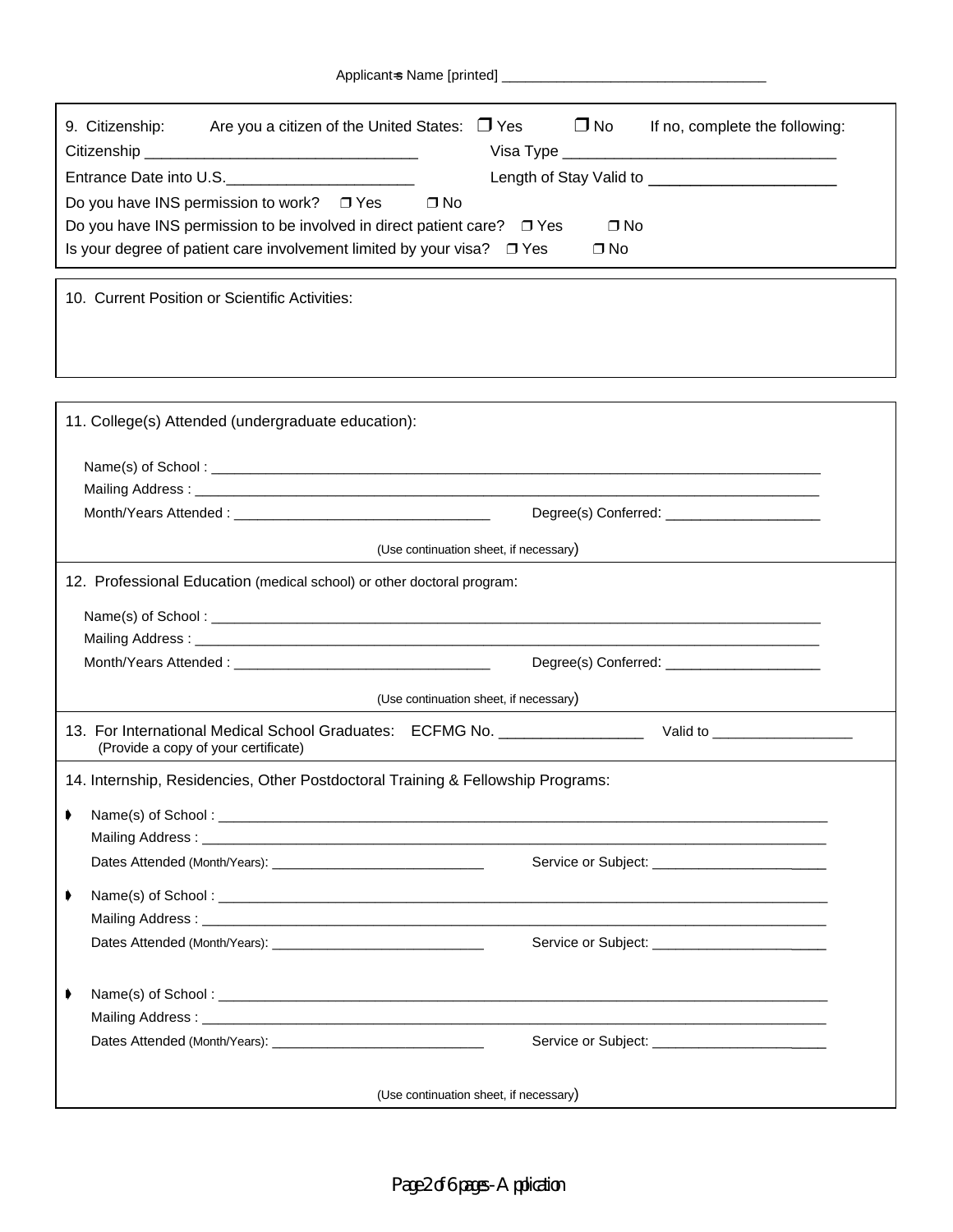|   | 15. National Board of Medical Examiners:                                                                                                                                                                                                                           |                                                             |                                                  |  |
|---|--------------------------------------------------------------------------------------------------------------------------------------------------------------------------------------------------------------------------------------------------------------------|-------------------------------------------------------------|--------------------------------------------------|--|
|   |                                                                                                                                                                                                                                                                    |                                                             | $\Box$ No                                        |  |
|   | Board Scores for NBME: Part I _________________                                                                                                                                                                                                                    |                                                             | $\overline{\phantom{a}}$ Part II                 |  |
|   | Step   _____________________<br><b>USMLE Scores:</b>                                                                                                                                                                                                               |                                                             | Step II ____________________<br>Step III         |  |
|   | <b>Clinical Skills Assessment Test Score:</b>                                                                                                                                                                                                                      | the control of the control of the control of the control of |                                                  |  |
|   |                                                                                                                                                                                                                                                                    |                                                             |                                                  |  |
|   | 16. Hospital Appointments (other than what is included in your training program): List chronologically, appointments to other hospital<br>staffs showing name of hospital, mailing address of hospital, type of appointment (e.g., Active, Moonlighter, OPD, etc.) |                                                             |                                                  |  |
| ⋫ |                                                                                                                                                                                                                                                                    |                                                             |                                                  |  |
|   |                                                                                                                                                                                                                                                                    |                                                             |                                                  |  |
|   |                                                                                                                                                                                                                                                                    |                                                             |                                                  |  |
| ◗ |                                                                                                                                                                                                                                                                    |                                                             |                                                  |  |
|   |                                                                                                                                                                                                                                                                    |                                                             |                                                  |  |
|   |                                                                                                                                                                                                                                                                    |                                                             | Type of Appointment: ___________________________ |  |
|   |                                                                                                                                                                                                                                                                    |                                                             |                                                  |  |
|   |                                                                                                                                                                                                                                                                    | (Use continuation sheet, if necessary)                      |                                                  |  |
|   | 17. Teaching Appointments (other than what is included in your training program): List chronologically, any teaching appointments<br>showing name of institution and mailing address of institution.                                                               |                                                             |                                                  |  |
| ◗ |                                                                                                                                                                                                                                                                    |                                                             |                                                  |  |
|   |                                                                                                                                                                                                                                                                    |                                                             |                                                  |  |
|   |                                                                                                                                                                                                                                                                    |                                                             |                                                  |  |
|   |                                                                                                                                                                                                                                                                    |                                                             |                                                  |  |
|   |                                                                                                                                                                                                                                                                    |                                                             |                                                  |  |
|   |                                                                                                                                                                                                                                                                    |                                                             |                                                  |  |
|   |                                                                                                                                                                                                                                                                    |                                                             |                                                  |  |
|   |                                                                                                                                                                                                                                                                    | (Use continuation sheet, if necessary)                      |                                                  |  |
|   | 18. Please explain any gaps in time / interruptions in clinical training and/or appointments since receipt of medical or<br>professional degree. Any gap of one month or more must be explained.                                                                   |                                                             |                                                  |  |
|   |                                                                                                                                                                                                                                                                    |                                                             |                                                  |  |
|   |                                                                                                                                                                                                                                                                    |                                                             |                                                  |  |
|   |                                                                                                                                                                                                                                                                    | (Use continuation sheet, if necessary)                      |                                                  |  |
|   | 19. Licensure: List any health occupation license or registration ever held, showing state(s), country(ies), number(s),<br>date(s), and status.                                                                                                                    |                                                             |                                                  |  |
|   |                                                                                                                                                                                                                                                                    |                                                             |                                                  |  |
|   |                                                                                                                                                                                                                                                                    |                                                             |                                                  |  |
|   |                                                                                                                                                                                                                                                                    |                                                             |                                                  |  |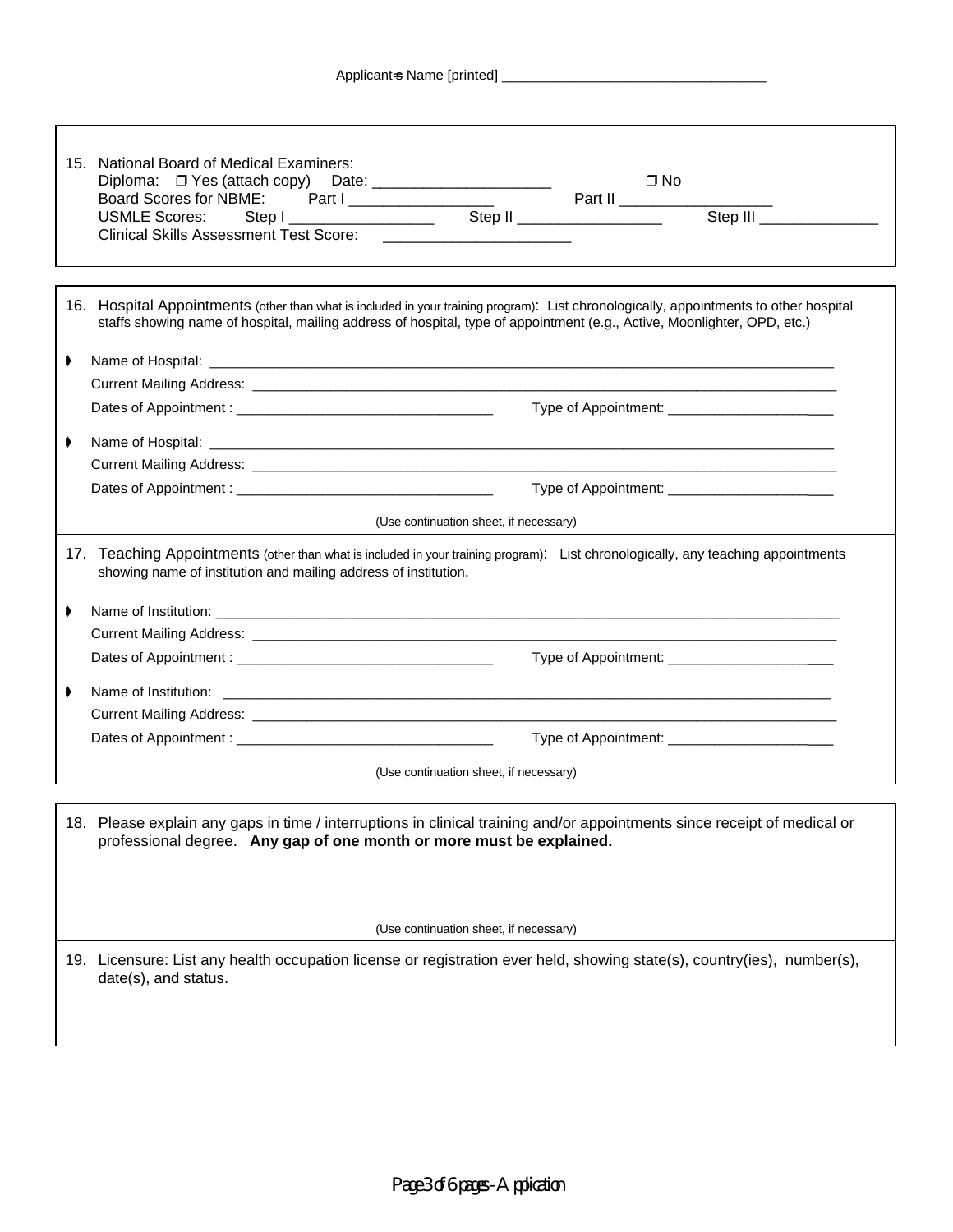|                   | 20. Member or Fellow of (e.g., AMA, ACS, etc.): List all past or present memberships                                                                                                                                                                                                                                                                                                                                                                                    |                                                                            |                    |  |
|-------------------|-------------------------------------------------------------------------------------------------------------------------------------------------------------------------------------------------------------------------------------------------------------------------------------------------------------------------------------------------------------------------------------------------------------------------------------------------------------------------|----------------------------------------------------------------------------|--------------------|--|
|                   | 21. Awards and Honors Received:                                                                                                                                                                                                                                                                                                                                                                                                                                         |                                                                            |                    |  |
|                   | 22. Scientific or Clinical Interest:                                                                                                                                                                                                                                                                                                                                                                                                                                    |                                                                            |                    |  |
|                   | 23. Publications (attach list in lieu of listing here):                                                                                                                                                                                                                                                                                                                                                                                                                 |                                                                            |                    |  |
|                   | 24. Languages Spoken:                                                                                                                                                                                                                                                                                                                                                                                                                                                   |                                                                            |                    |  |
|                   | 25. Medical References (for clinical applicants): Names and addresses of four (4) physicians who have worked extensively with you<br>or have been responsible for professional observation of you. Do not list: relatives by blood or marriage; the Chief of Service to<br>which you are applying; persons in current training program with you; nor persons who cannot attest to your current level of clinical<br>competency, technical skill, and medical knowledge. |                                                                            |                    |  |
|                   | Name                                                                                                                                                                                                                                                                                                                                                                                                                                                                    | <b>Mailing Address</b>                                                     | Day-time Telephone |  |
| $\mathbf{\Omega}$ |                                                                                                                                                                                                                                                                                                                                                                                                                                                                         |                                                                            |                    |  |
| $\circled{2}$     |                                                                                                                                                                                                                                                                                                                                                                                                                                                                         | the control of the control of the control of the control of the control of |                    |  |
| $\circled{3}$     |                                                                                                                                                                                                                                                                                                                                                                                                                                                                         |                                                                            | $\text{Fax} \#$    |  |
| $^{\circledR}$    |                                                                                                                                                                                                                                                                                                                                                                                                                                                                         |                                                                            | Fax #              |  |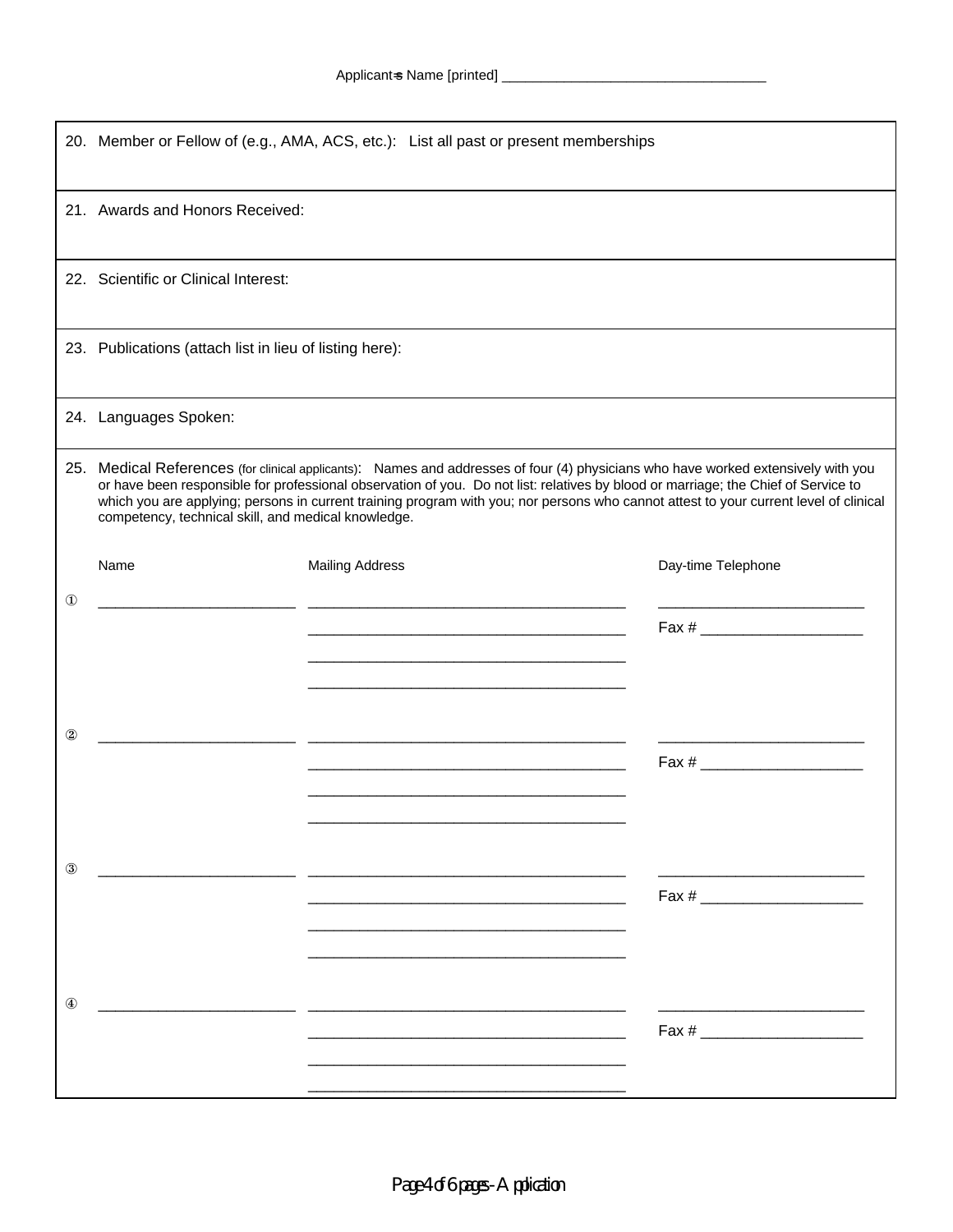**Continuation Page:** Use this page to document additional information. Copy as necessary.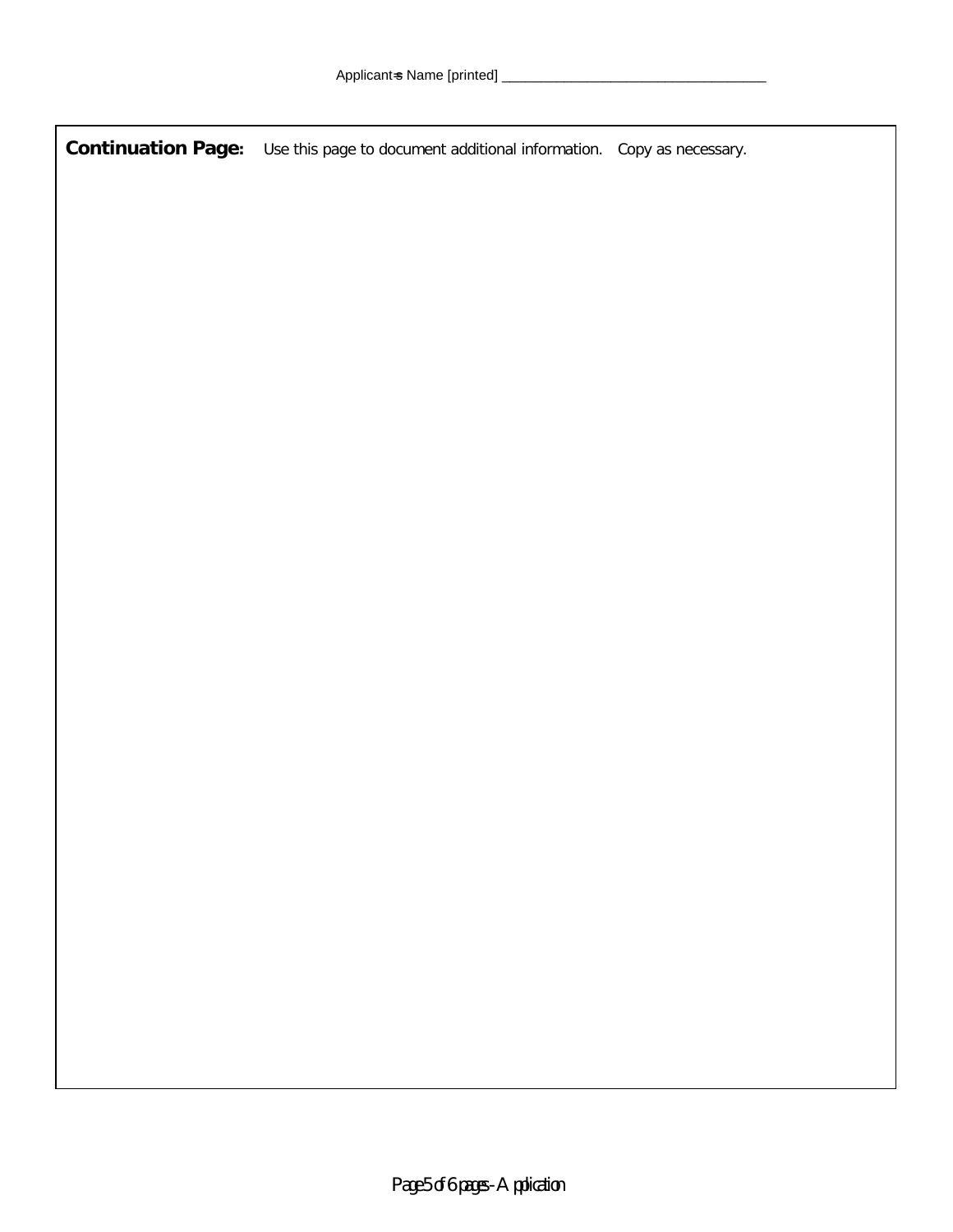-- I fully understand that any significant misstatements in, or omissions from, this application may constitute cause for denial of appointment to or summary dismissal from, the Hospital Medical Staff and/or The Johns Hopkins University.

-- All information submitted by me in this application is true to the best of my knowledge and belief.

-- I authorize the Hospital and/or the University and their representatives to consult with other hospitals and institutions and their representatives and others, in regard to this application.

-- I release from liability the Hospital and/or University, their representatives and agents for their actions or omissions performed in good faith and without malice in evaluating the application as well as those who provide information to the Hospital and/or University in good faith and without malice, and I consent to the release of such information, including otherwise privileged or confidential information.

-- I consent to the release of information to other hospitals and institutions and persons with a legitimate interest and agree to hold the Hospital and/or the University, their representatives and agents free of liability for their actions performed in good faith as a part of the quality assurance program, the credentialing process, peer review and medical evaluation activities.

-- I understand that the information required herein is continuing in nature and I agree to provide any changes in the information provided; i.e., address, name, certification and dates, licensure, etc. I agree to furnish, upon request, an update on any information provided in this application.

 *A copy of the Statement of Applicant may be used as original.*

Date **Date Date Date Contract Contract Contract Contract Contract Contract Contract Contract Contract Contract Contract Contract Contract Contract Contract Contract Contract Contract Contract Contract Contract Contra** 

Printed Name

The Johns Hopkins Institutions do not discriminate on the basis of race, color, sex, religion, age, national or ethnic origin, sexual orientation, handicap, veteran status, or any other occupationally irrelevant criteria.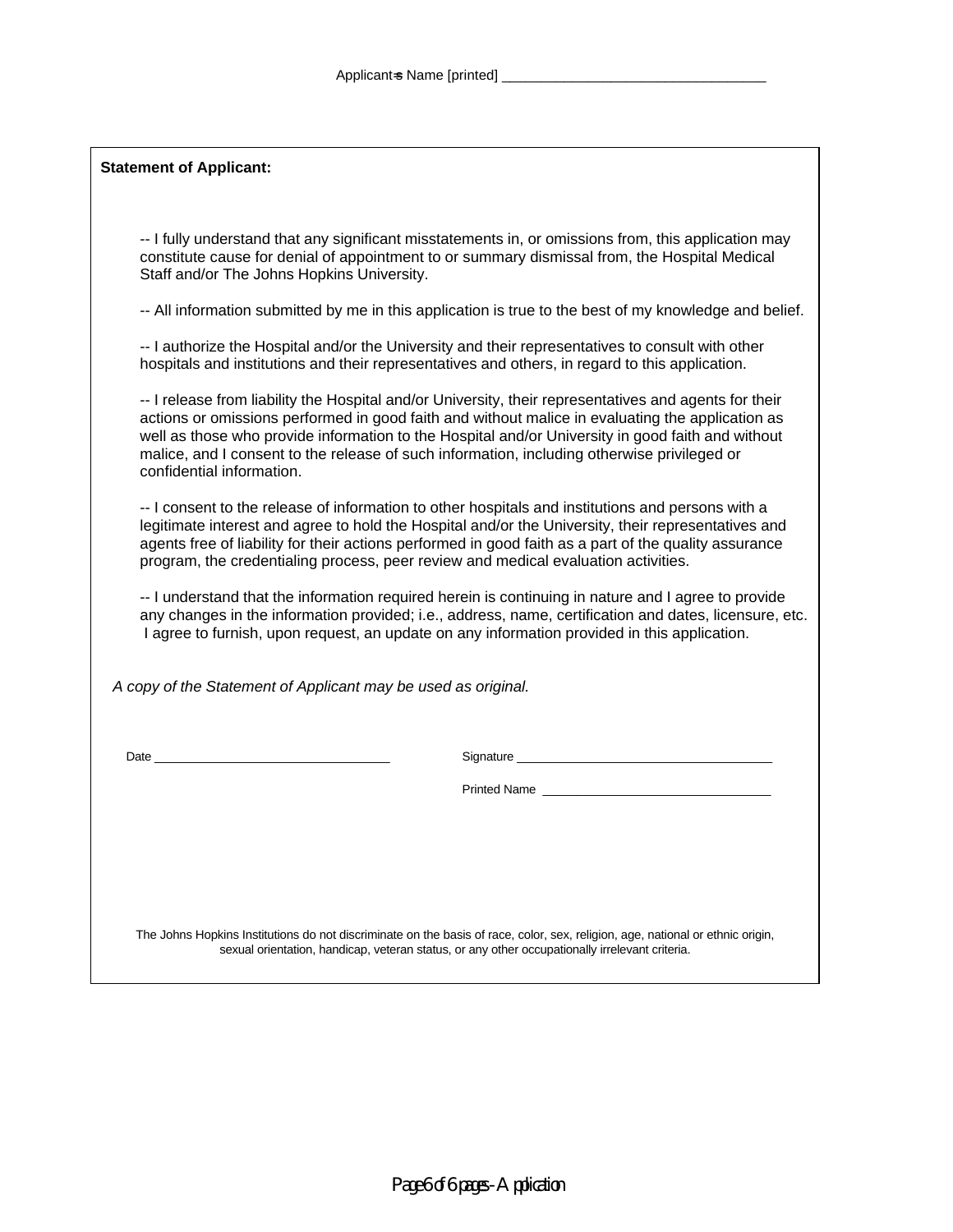please print

Name \_\_\_\_\_\_\_\_\_\_\_\_\_\_\_\_\_\_\_\_\_\_\_\_\_\_\_\_\_\_\_\_\_\_\_\_\_ Department to which Applying \_\_\_\_\_\_\_\_\_\_\_\_\_\_\_\_\_\_\_\_\_\_\_\_\_\_\_\_

Date Completed \_\_\_\_\_\_\_\_\_\_\_\_\_\_\_\_\_\_\_\_\_\_\_\_\_\_\_\_\_\_\_\_\_\_\_\_\_\_\_\_

| <b>Supplemental Biographical Information</b> |                                                                                                                                                                                   |                                                                                                                                                                         |                                                                                                                                                                                                                                                |                                                                                                                                                                                                                                       |                                    |  |
|----------------------------------------------|-----------------------------------------------------------------------------------------------------------------------------------------------------------------------------------|-------------------------------------------------------------------------------------------------------------------------------------------------------------------------|------------------------------------------------------------------------------------------------------------------------------------------------------------------------------------------------------------------------------------------------|---------------------------------------------------------------------------------------------------------------------------------------------------------------------------------------------------------------------------------------|------------------------------------|--|
|                                              | The information requested is for statistical purposes only and will not be used during consideration of the application.<br>2. Place of Birth<br>1.<br>Date of Birth<br>3. Gender |                                                                                                                                                                         |                                                                                                                                                                                                                                                |                                                                                                                                                                                                                                       |                                    |  |
|                                              |                                                                                                                                                                                   |                                                                                                                                                                         |                                                                                                                                                                                                                                                |                                                                                                                                                                                                                                       | $\square$ Male<br>$\square$ Female |  |
| 4.                                           |                                                                                                                                                                                   | Ethnicity/Race:                                                                                                                                                         |                                                                                                                                                                                                                                                |                                                                                                                                                                                                                                       |                                    |  |
|                                              |                                                                                                                                                                                   | (Self-I dentification)                                                                                                                                                  |                                                                                                                                                                                                                                                |                                                                                                                                                                                                                                       |                                    |  |
|                                              | А.                                                                                                                                                                                |                                                                                                                                                                         | Ethnicity:                                                                                                                                                                                                                                     |                                                                                                                                                                                                                                       |                                    |  |
|                                              |                                                                                                                                                                                   | Of Hispanic or Latino Origin (a person of Cuban, Mexican, Puerto Rican, South or Central<br>$\Box$<br>American, or other Spanish culture or origin regardless of race). |                                                                                                                                                                                                                                                |                                                                                                                                                                                                                                       |                                    |  |
|                                              |                                                                                                                                                                                   | $\Box$                                                                                                                                                                  | Not of Hispanic or Latino origin                                                                                                                                                                                                               |                                                                                                                                                                                                                                       |                                    |  |
|                                              | В.                                                                                                                                                                                | Race:                                                                                                                                                                   |                                                                                                                                                                                                                                                |                                                                                                                                                                                                                                       |                                    |  |
|                                              |                                                                                                                                                                                   | Black or African American: A person having origins in any of the original groups<br>$\Box$<br>of Africa.                                                                |                                                                                                                                                                                                                                                |                                                                                                                                                                                                                                       |                                    |  |
|                                              |                                                                                                                                                                                   | $\Box$                                                                                                                                                                  | Asian: Includes persons having origins in any of the original peoples of the Far East,<br>Southeast Asia, the Indian sub-continent (e.g., Cambodia, China, Japan, Korea,<br>Malaysia, Pakistan, the Philippine Islands, Thailand and Vietnam). |                                                                                                                                                                                                                                       |                                    |  |
|                                              |                                                                                                                                                                                   | $\Box$                                                                                                                                                                  |                                                                                                                                                                                                                                                | American Indian or Alaskan native: Includes persons having origins in any of the<br>original peoples of North America and South America (including Central America),<br>and who maintains tribal affiliation or community attachment. |                                    |  |
|                                              |                                                                                                                                                                                   | Native Hawaiian or Other Pacific I slander: A person having origins in any of the<br>$\Box$<br>original peoples of Hawaii, Guam, Samoa, or other Pacific Islands.       |                                                                                                                                                                                                                                                |                                                                                                                                                                                                                                       |                                    |  |
|                                              |                                                                                                                                                                                   | ◘                                                                                                                                                                       |                                                                                                                                                                                                                                                | White: Includes persons having origins in any of the original peoples of Europe,                                                                                                                                                      |                                    |  |
|                                              |                                                                                                                                                                                   |                                                                                                                                                                         | North Africa, or the Middle East.                                                                                                                                                                                                              |                                                                                                                                                                                                                                       |                                    |  |
| 5.                                           |                                                                                                                                                                                   | Marital Status:                                                                                                                                                         |                                                                                                                                                                                                                                                |                                                                                                                                                                                                                                       |                                    |  |
| 6.                                           |                                                                                                                                                                                   |                                                                                                                                                                         | Name of Spouse:                                                                                                                                                                                                                                |                                                                                                                                                                                                                                       |                                    |  |
| 7.                                           |                                                                                                                                                                                   | Name(s) of Children and Year(s) of Birth:                                                                                                                               |                                                                                                                                                                                                                                                |                                                                                                                                                                                                                                       |                                    |  |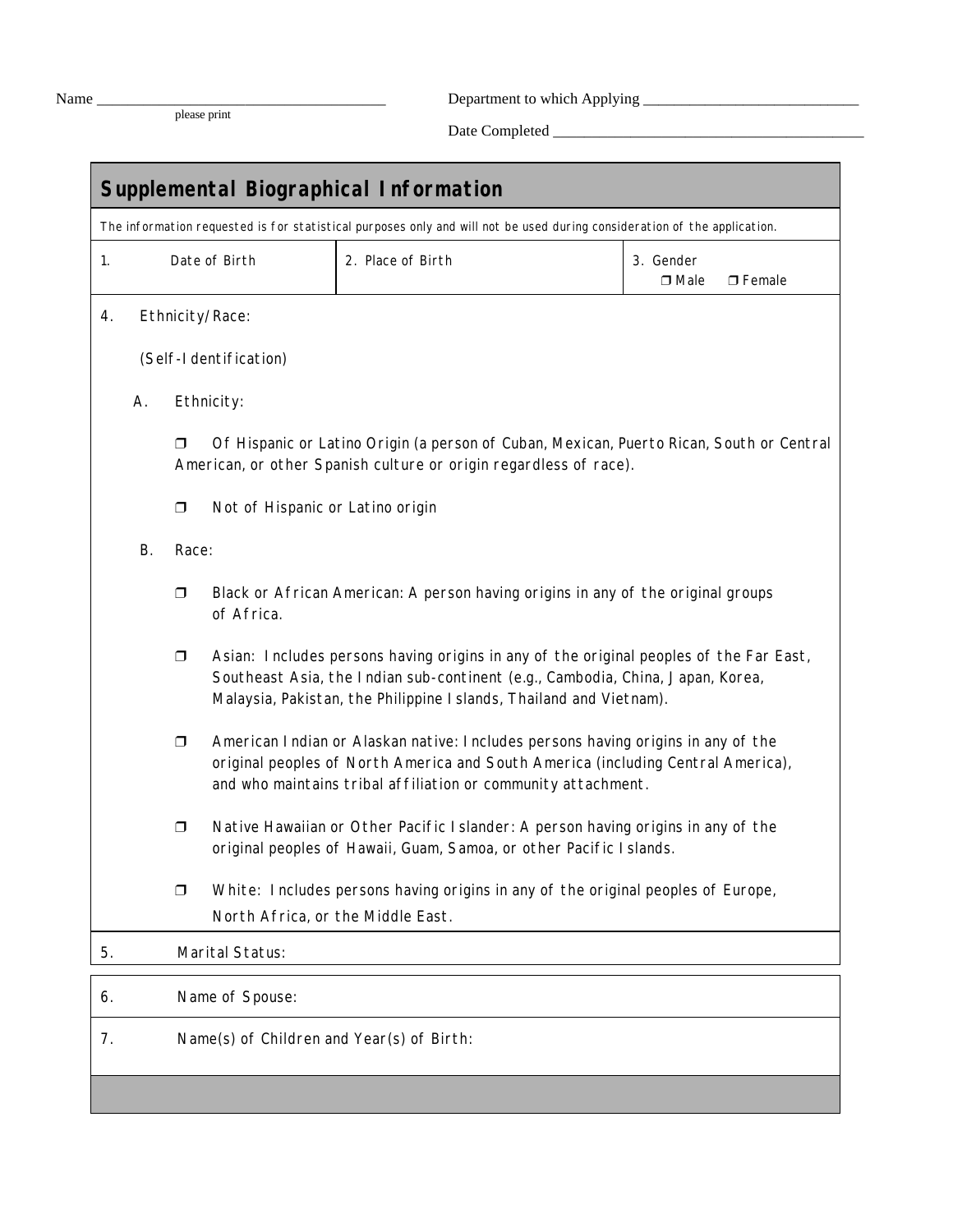## **Johns Hopkins Medicine**



## **Application for Residency / Fellowship Training Program**